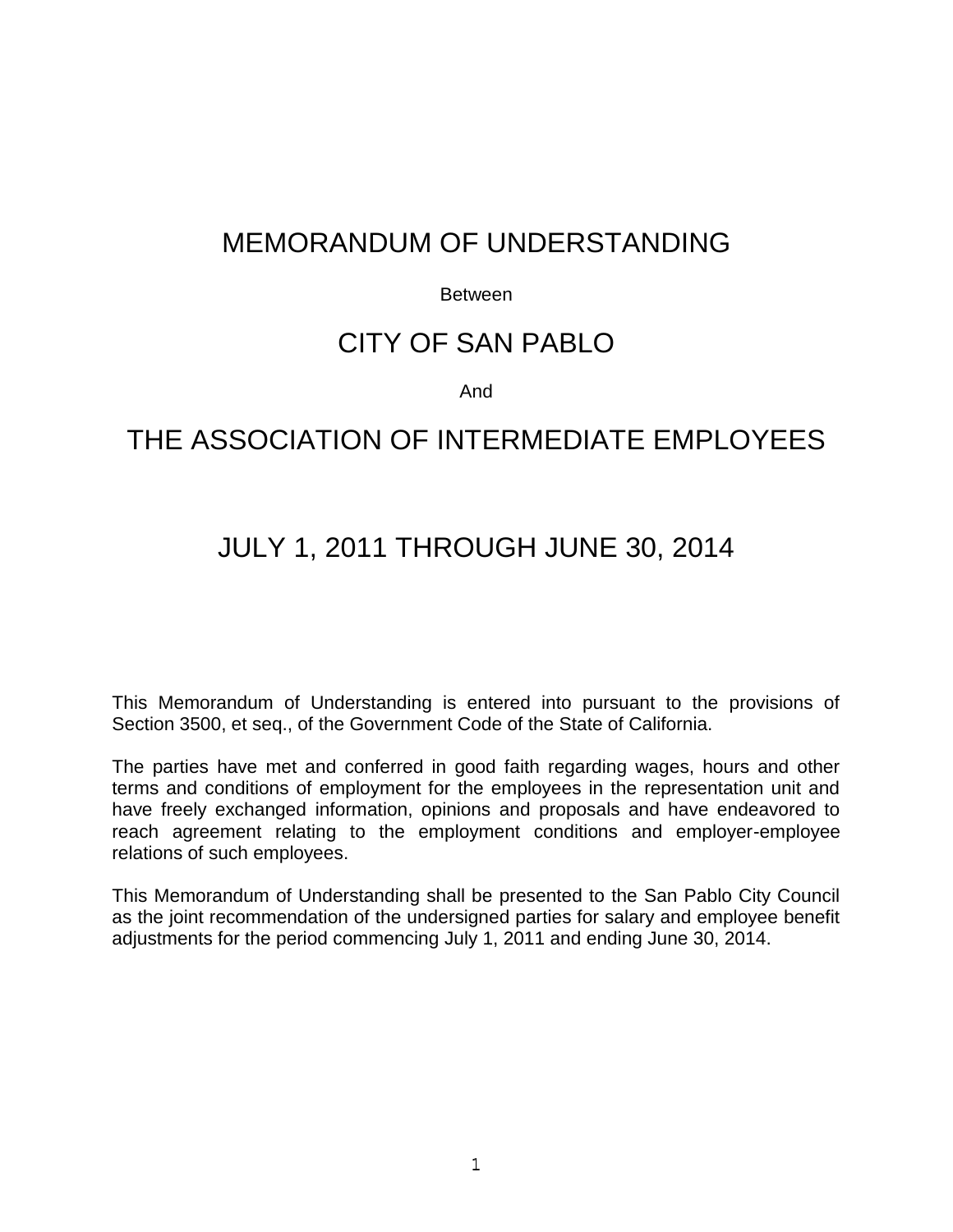# TABLE OF CONTENTS

| <b>SECTION</b>           | <b>PAGE</b> |
|--------------------------|-------------|
| <b>SECTION 1.</b>        |             |
| <b>SECTION 2.</b>        |             |
| <b>SECTION 3.</b>        |             |
| <b>SECTION 4.</b>        |             |
| 4.1<br>4.2               |             |
| <b>SECTION 5.</b>        |             |
| 5.1<br>5.2               |             |
| <b>SECTION 6.</b>        |             |
| <b>SECTION 7.</b>        |             |
| 7.1                      |             |
| <b>SECTION 8.</b>        |             |
| 8.1<br>8.2               |             |
|                          |             |
| <b>SECTION 9.</b><br>9.1 |             |
| 9.2                      |             |
| 9.3                      |             |
| 9.4                      |             |
| 9.5                      |             |
|                          |             |
| 10.1                     |             |
| 10.2                     |             |
| 10.3                     |             |
|                          |             |
|                          |             |
|                          |             |
|                          |             |
| 14.1                     |             |
| 14.2                     |             |
|                          |             |
| 15.1                     |             |
| 15.2                     |             |
|                          |             |
|                          |             |
|                          |             |
|                          |             |
| 19.1                     |             |
| 19.2                     |             |
|                          |             |
| 20.1                     |             |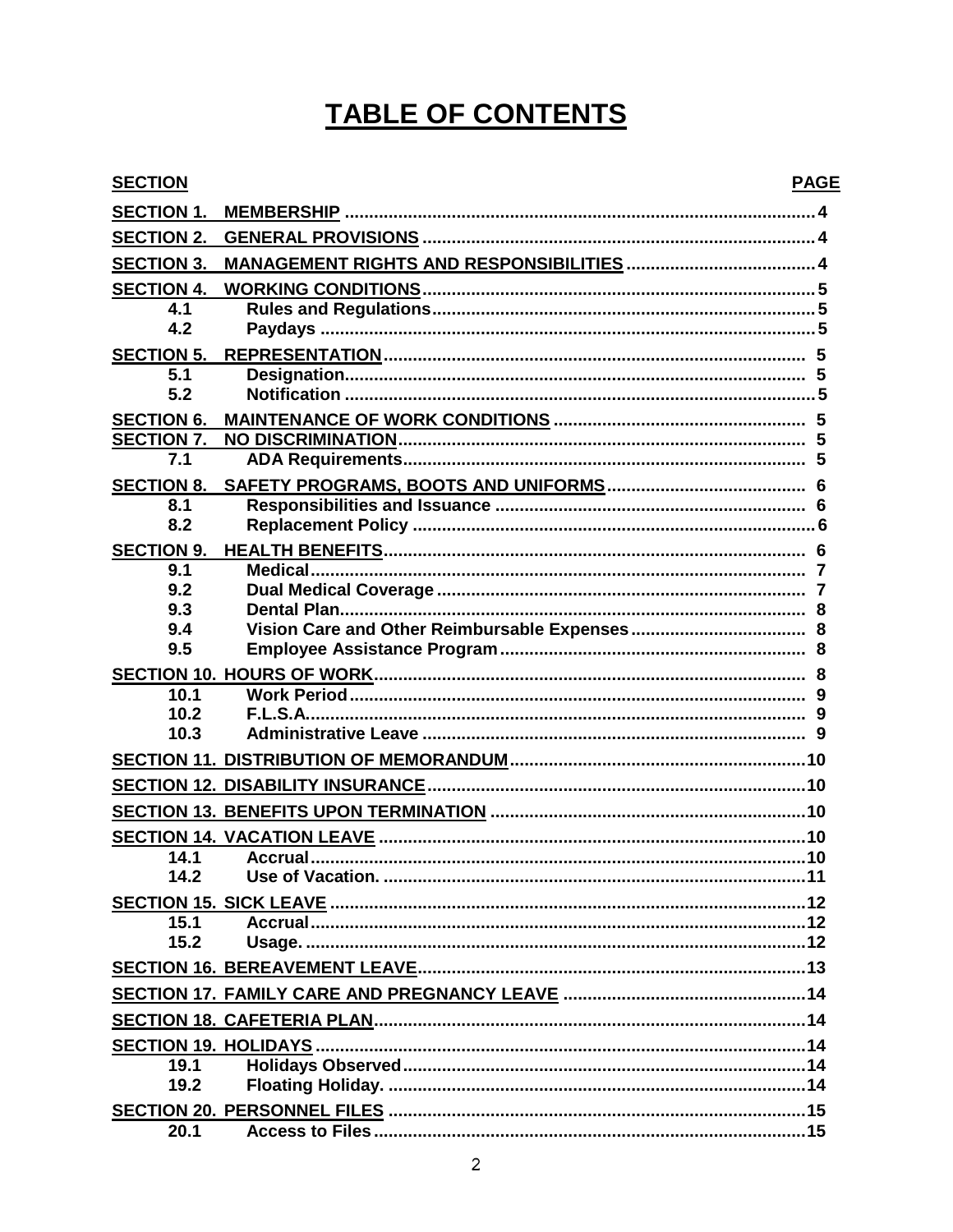| 20.2 |         | .15 |
|------|---------|-----|
|      |         |     |
| 21.1 | Purpose |     |
| 21.2 |         |     |
|      |         |     |
| 22.1 |         |     |
| 22.2 |         |     |
|      |         |     |
|      |         |     |
| 24.1 |         |     |
| 24.2 |         |     |
| 24.3 |         |     |
|      |         |     |
|      |         |     |
|      |         |     |
|      |         |     |
|      |         |     |
|      |         |     |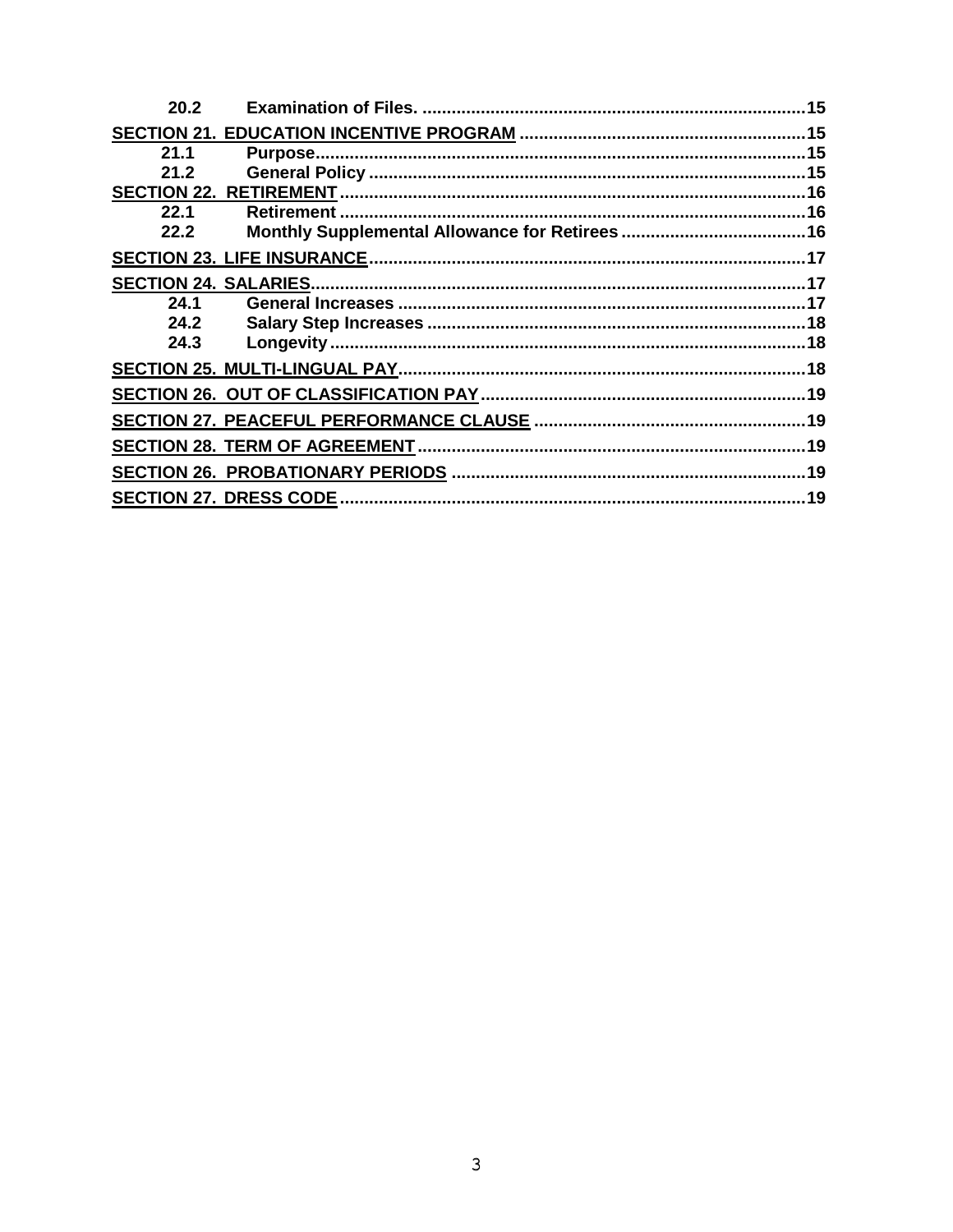## **SECTION 1. MEMBERSHIP**

The City agrees that represented positions of the Association of Intermediate Employees shall include, and be limited to, the following, be they positions filled or unfilled:

> Administrative Analyst Assistant Civil Engineer Assistant Engineer Assistant Planner Associate Civil Engineer Associate Planner Community Development Analyst Environmental Program Analyst Financial Analyst Information Technology Administrator Information Technology Technician Program Analyst Recreation Coordinator Recreation Supervisor Senior Civil Engineer Senior Public Works Inspector

Any classification authorized to work at a reduced schedule (at least 30 hours per week or 80% of the normal work schedule) shall receive prorated vacation, sick, and other leave. The reduced work schedule shall be authorized by the City Manager or designee. Effective July 1, 2012, employees with a reduced work schedule will be required to pay a portion of their medical and dental premiums. In-lieu or dual medical coverage and vision and other reimbursable expenses amounts will also be prorated.

# **SECTION 2. GENERAL PROVISIONS**

The provisions of the Memorandum of Understanding are effective July 1, 2011 to June 30, 2014. Neither party may re-open the agreement during the period June 1, 2011 to June 30, 2014 without concurrence from the other party. Any re-opener shall be pursuant to the normal provisions of the meet and confer process and any changes to the agreement must be jointly approved.

#### **SECTION 3. MANAGEMENT RIGHTS AND RESPONSIBILITIES**

The City has and retains the rights and functions of management, including but not limited to: the right to determine the methods, means and personnel by which its operations are to be conducted; to determine the mission of each of its constituent departments, boards and commissions; to set standards of service to be offered to the public considering employee safety and workload; to classify positions; to add or delete positions or classes; to establish standards for employment, promotion and transfer of employees; to establish and enforce dress and grooming standards; to direct its employees; to take disciplinary action for cause; to schedule employees; and to relieve its employees from duty because of lack of work or other legitimate reasons. Any and all of these actions must be within the legal limits of this agreement, and State and Federal laws.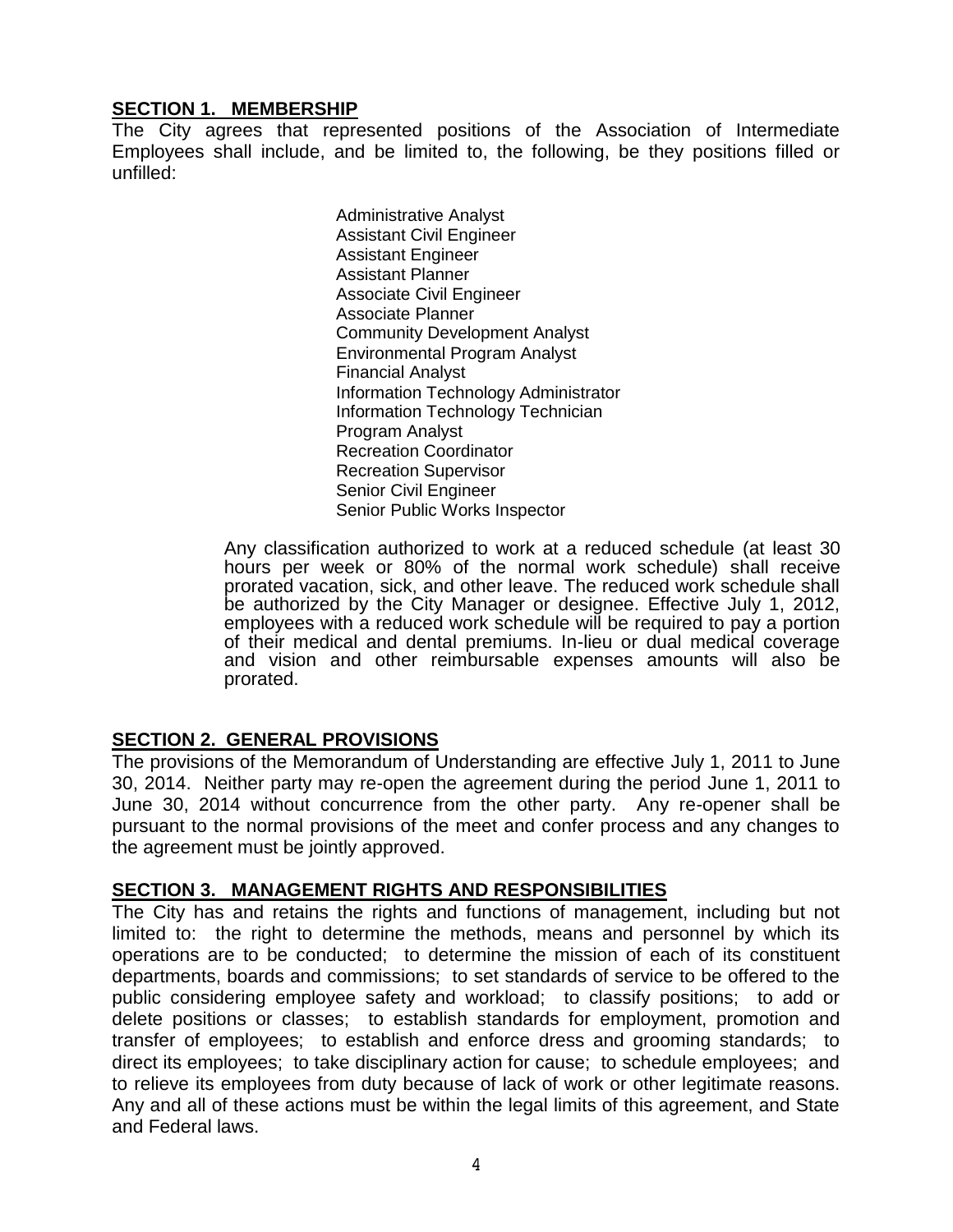# **SECTION 4. WORKING CONDITIONS**

- 4.1 Rules and Regulations The Association agrees to follow Personnel Rules and Regulations of the City of San Pablo, as revised and adopted by the City Council in Resolution No. 2002-009. Parties agree to meet and confer during the term of the MOU regarding the City's Personnel Rules and Regulations.
- 4.2 Paydays Employees shall be paid one-half of their monthly salary on the fifteenth of every month and the remaining one-half on the last day of every month, provided, however, that they shall be paid on the preceding Friday if the fifteenth or the last day of the month falls on a Saturday, Sunday or Holiday.

# **SECTION 5. REPRESENTATION**

- 5.1 Designation The Association may designate a committee, of two representatives only, to meet and confer with the City's representative regarding matters within the scope of representation. A maximum of two members of said committee shall be afforded reasonable time off during working hours, without loss of compensation or other benefits, while formally meeting and conferring.
- 5.2 Notification The Association will notify City within two (2) weeks of the action of designation of Association committee members.

# **SECTION 6. MAINTENANCE OF WORK CONDITIONS**

Any terms and conditions of employment within the scope of representation unaltered by any other section of this Agreement shall remain unchanged until the City and Association meet and confer.

# **SECTION 7. NO DISCRIMINATION**

The Association and City agree that there shall be no discrimination of any kind by them against any employee on account of race, color, religion, age, sex or national origin. Neither the City nor the Association shall interfere with, intimidate, restrain, coerce or discriminate against employees covered by this Agreement because of the exercise of rights to engage in or not engage in Association activity.

7.1 ADA Requirements Because the ADA requires accommodations for individuals protected under the Act, and because these accommodations must be determined on an individual, case-by-case basis, the parties agree that the provisions of this Agreement may be disregarded in order for the City to avoid discrimination relative to hiring, promotion, granting permanency, transfer, layoff, reassignment, termination, rehire, rates of pay, job and duty classification, seniority, leaves, fringe benefits, training opportunities, hours of work or other terms and privileges of employment, and the Association expressly waives any right to meet and confer in such situations.

The Association recognizes that the City has the legal obligation to meet with the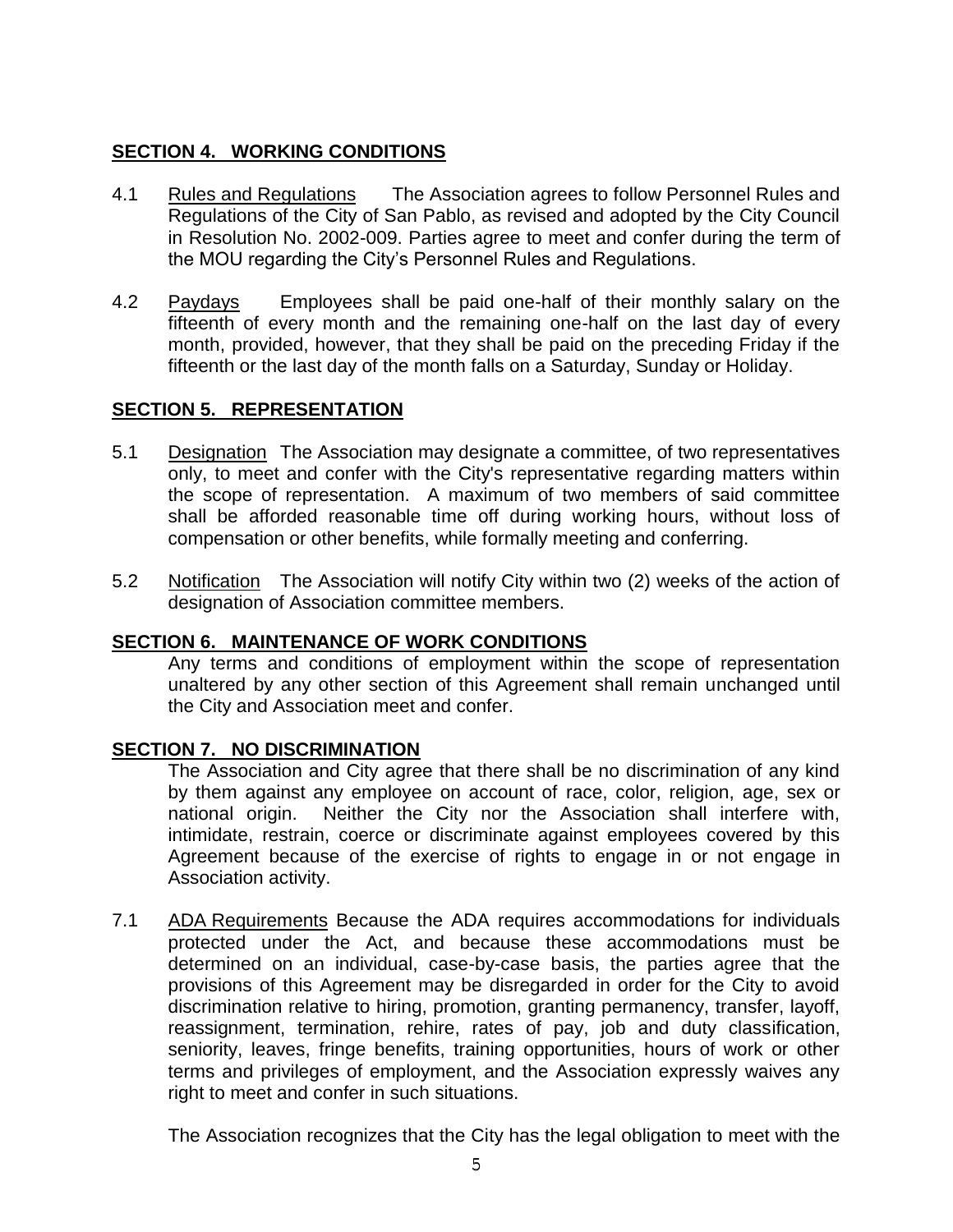individual employee to be accommodated before any adjustment is made in working conditions. The Association will be notified of these proposed accommodations prior to implementation by the City.

Any accommodation provided to an individual protected by the ADA shall not establish a past practice, nor shall it be cited or used as evidence of a past practice in the grievance/arbitration procedure.

Prior to disregarding any provision of this Agreement in order to undertake required accommodations for an individual protected by the Act, the City will provide the Association with written notice of its intent to disregard the provision, and will allow the Association the opportunity to discuss options to disregarding the Agreement.

# **SECTION 8. SAFETY PROGRAM, BOOTS AND UNIFORMS**

8.1 Responsibilities and Issuance The City shall be responsible for safety conditions and shall conform to and comply with all health, safety and sanitation requirements of State and Federal Law.

The City shall furnish necessary safety equipment and employees must cooperate in maintaining equipment in good condition and observing all required safety precautions.

The City shall furnish at no extra expense to affected employees, boots and uniforms specified as follows:

Assistant Engineer, Assistant Civil Engineer, Associate Civil Engineer, Sr. Civil Engineering, Sr. Public Works Inspector, and shall each receive one (1) pair of safety boots, one (1) set of protective rain gear, and one (1) jacket.

8.2 Replacement Policy The City shall provide replacement boots and/or uniforms should they become damaged beyond repair while employee is engaged in fulfilling his/her job responsibilities to the City.

Maintenance of boots and uniforms shall be the responsibility of each individual employee. Should boots and/or uniforms become damaged beyond repair due to abuse or neglect, the employee shall be held responsible for replacement of damaged boots and/or uniforms.

#### **SECTION 9. HEALTH BENEFITS**

All unit employees of the Association of Intermediate Employees shall receive paid Medical and Dental premiums for the employee and eligible dependent family members with the following limitations. The City participates in the Public Employees' Medical and Hospital Care Act (PEMHCA) to provide medical insurance coverage for active employees. The maximum City contribution per month for medical insurance shall be as listed below and may be adjusted in accordance with Resolution 89-06: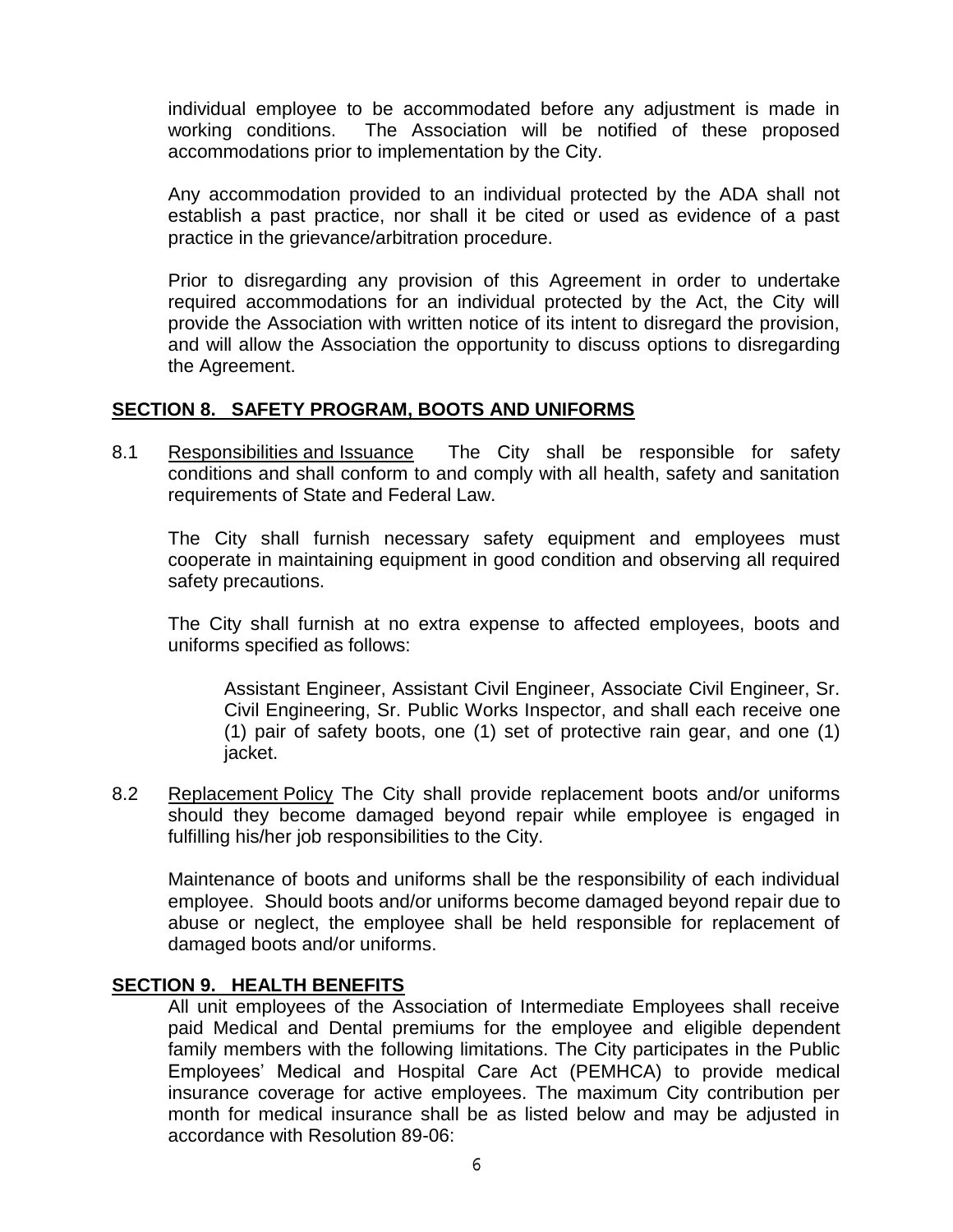| Employee only    | - | \$108.00 |
|------------------|---|----------|
| $Employee + one$ | - | \$220.00 |
| Full family      | - | \$285.00 |

The City agrees to maintain a Flexible Benefit Plan in accordance with Section 125 of the Internal Revenue Code. The Flexible Benefit Plan allows active employees to pay for actual medical plan premiums, actual dental plan premiums, vision care expenses, physician, hospital prescription co-payments, deductibles, and dental expenses. An employee's Flexible Spending Account shall include the amounts stated in Resolution 89-06 and the monthly premiums of the plan chosen by the employee with the corresponding employee cost.

## 9.1 **Medical**

The City will pay the 2011 monthly Kaiser Rate toward each employee's medical plan in each year of the MOU:

| <b>One Party</b> | <b>Two Party</b> | <b>Family</b> |
|------------------|------------------|---------------|
| \$568.99         | \$1,137.98       | \$1,479.37    |

#### *Kaiser Medical Contribution*

Should Kaiser rates increase beyond the amounts set forth above, each City employee choosing the Kaiser medical plan will pay the additional premium amounts each month up to the following maximum amounts: During the calendar year starting January 1, 2012, the maximum employee contribution shall be \$50 per month; during calendar year 2013, the maximum employee contribution shall be \$100 per month; during calendar year 2014, the maximum employee contribution shall be \$150 per month.

# *Non-Kaiser Plan Contribution*

For non-Kaiser plans, beginning January 2012 and continuing through the remainder of the MOU, the City and Employee will share the cost of the medical premium. The City will pay 80% of the premium and the employee will pay 20%.

# 9.2 **In Lieu or Dual Medical Coverage**

In the event employee elects to waive participation in a medical plan due to coverage from another source (e.g. spouse, parent, etc.), the employee shall receive the appropriate in-lieu amount:

\$500.00 - Family coverage or two party coverage

#### \$350.00 - Single party coverage

The employee may receive the in-lieu amount in cash (taxable) or they may elect to contribute the in-lieu amount (not taxable) towards the 457 ICMA Deferred Compensation Plan as a supplemental retirement benefit.

To elect this option, the employee shall demonstrate the he or she is adequately covered by another source. If an employee loses secondary coverage due to unforeseen circumstances, he or she shall be covered by the City health plan as soon as possible, subject to P.E.R.S. regulations.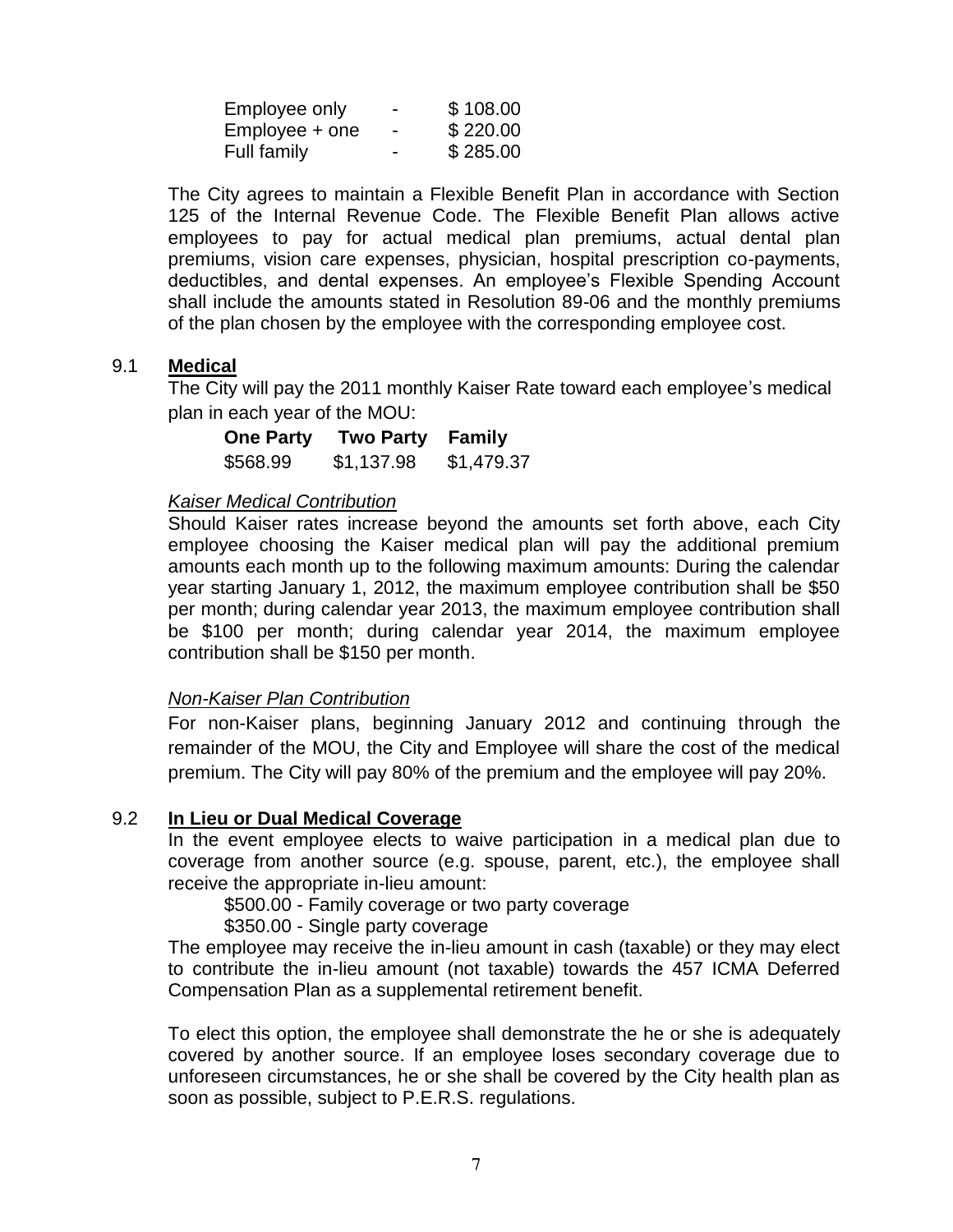## 9.3 **Dental Plan**

The City will continue the existing level of dental insurance through Delta Dental Plan with a fully-paid dental coverage for the employee and eligible dependent family members. The benefit includes a 50/50 orthodontia plan for children only with \$3,000 maximum.

### 9.4 **Vision Care and Other Reimbursable Expenses**

The purpose of this benefit is to allow employees to request reimbursement for receipted physician, hospital, prescription co-payments, vision and dental expenses for employees and eligible dependents. The amounts listed below toward the Cafeteria Plan, during the term of the Memorandum of Agreement.

The amounts to be contributed to the Flexible Benefit Plan (see list below) are based on the assumption that the following arrangement falls within the IRS guidelines. \$37.50 is the monthly equivalent amounts of the following:

\$225.00 for 7/1/11 through 12/31/11 \$450.00 for 1/1/12 through 12/31/12 \$450.00 for 1/1/13 through 12/31/13 \$225.00 for 1/1/14 through 6/30/14

New employee shall receive prorated vision care contribution based on hire date or promotion date as follows:

| <b>Hire Date</b> | $7/1 - 9/30$ | $10/1 - 12/31$ | $1/1 - 3/31$ | $4/1 - 6/30$ |
|------------------|--------------|----------------|--------------|--------------|
| FY 11/12         | 225.00       | 112.50         | 450          | 337.50       |
| FY 12/13         | 225.00       | 112.50         | 450          | 337.50       |
| FY 13/14         | 225.00       | 112.50         | 225          | 112.50       |

In accordance with IRS Section 125 regulations, any unused amounts under the Flexible Benefit plan shall not be reimbursed to the employee, should employee fail to submit proof of eligible reimbursable expenses during a calendar year while the Memorandum of Understanding is in effect. Any unused amounts in an employee's Flexible Benefit Account cannot be rolled over to the next calendar year.

Effective July 1, 2012, employees who work on a reduced work schedule shall be required to pay the prorated portion of the medical and dental premiums. In-lieu medical and vision care and other reimbursable expense amount will also be prorated.

#### 9.5 **Employee Assistance Program**

The City agrees to provide an Employee Assistance Program. Such program shall be limited to a maximum of eight (8) counseling sessions per incident for employee and eligible family members. Both parties agree that the City may change to a different EAP provider who can provide a similar benefit package to employees.

#### **SECTION 10. HOURS OF WORK**

#### 10.1 Work Period

AIE employees shall work the equivalent to an 81.25 hour-schedule per pay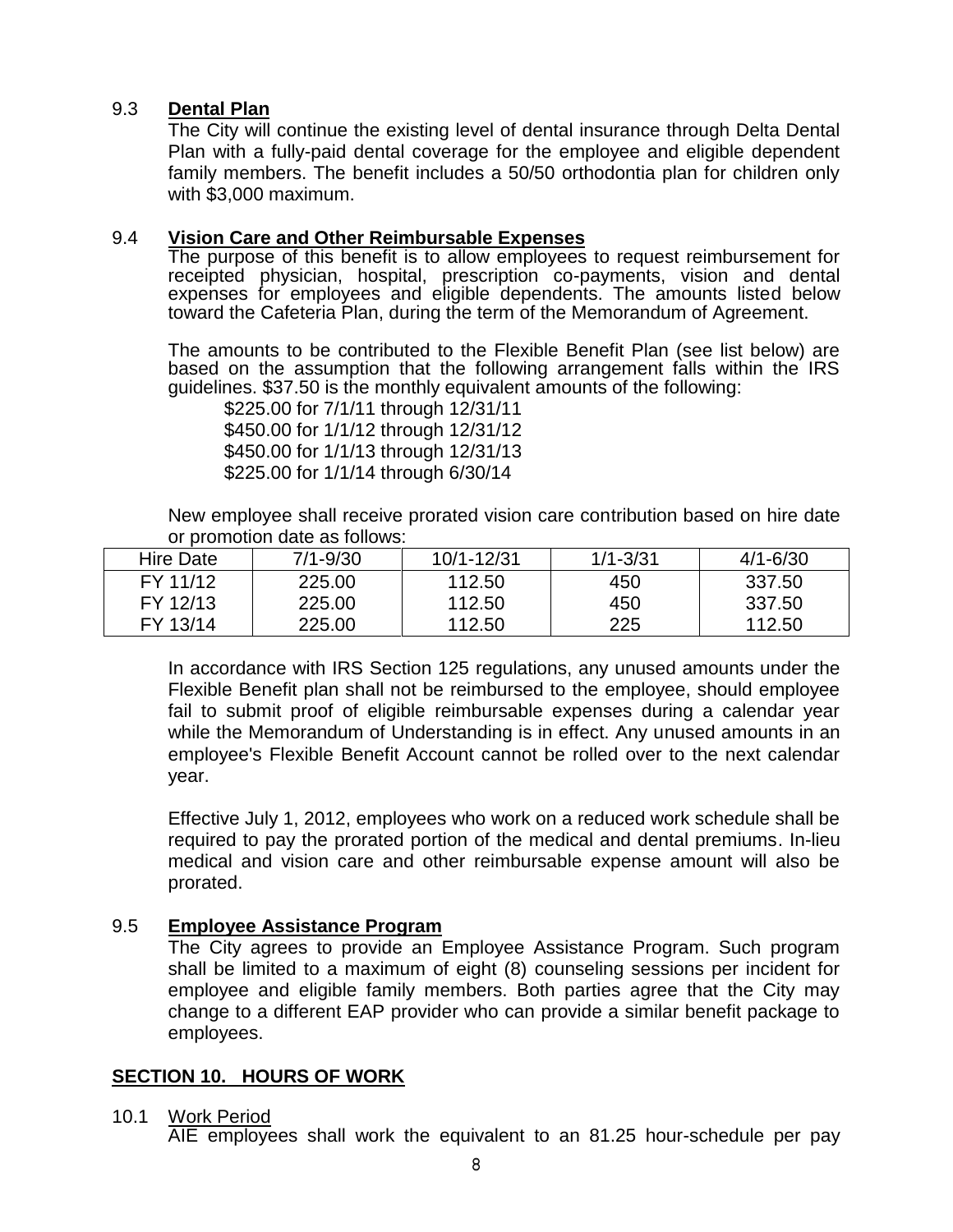period over the course of a 12-month period. Actual work schedule maybe adjusted to the benefit of public service and contingent upon City Manager approval.

A 8/75 work period is a schedule that allows an individual to work 75 hours (9.375 hours a day) in eight days and have every Friday, as a day off.

#### Work Hours

City Hall will be open continuously to the public from 7:30 A.M. to 6:00 P.M. including lunch hours. Total work hours per day is 9 hours and 30 minutes. The additional 7.5 minutes per day that the employee works on a 4-day weekly schedule, is equivalent to 30 minutes. Due to hours of operation and for simple administration and application of the additional 7.5 minutes that an employee works each day, the employee may use the 30 minutes (7.5 minutes per day multiplied by 4 days) to extend a lunch hour for 30 minutes one day a week. The implementation of this arrangement must be agreed by both supervisor and employee based on the business needs of the City.

#### **Holidays**

Holidays will be recorded on the timesheets as 9.375 hours (7.5 hours holiday plus 1.875 of vacation or administrative leave). If a holiday falls on a Friday off, City offices will be closed on a Thursday. If an employee is scheduled to work on a City-planned event or to attend a work-related activity or training on a scheduled Friday off as designated above, the day off may be taken on a different day other than that day, so long as leave is taken within the same pay period and upon the Department Head or Division Manager's approval. Fridays off cannot be accumulated to have several consecutive days off at one time.

#### Vacation, Floating Holiday, Sick Days

Each vacation day, floating holiday, or sick day is to be recorded on the time sheets as 9.375 hours. An employee will continue to accrue vacation day at their current rate based upon their years of service to the city. An employee will continue to accrue sick days at 7.5 hours per month. One floating holiday will continue to accrue at 8.33 hours per year.

- 10.2 F.L.S.A. The Association and City agree that all positions covered by this Agreement have been deemed exempt from overtime per F.L.S.A. Regulations.
- 10.3 Administrative Leave Association members are considered mid-management, and thus exempt, and not eligible to accrue compensatory time or overtime hours. Administrative Leave is granted in recognition of any additional hours which may be worked.

Association members who work full time shall be entitled to forty-five (45) hours of Administrative Leave per fiscal year, to be credited on July 1 of each year. New employees shall receive credit for Administrative Leave based on hire date as follows:

Hire date **Hours** credited July 1 through Sept 30 45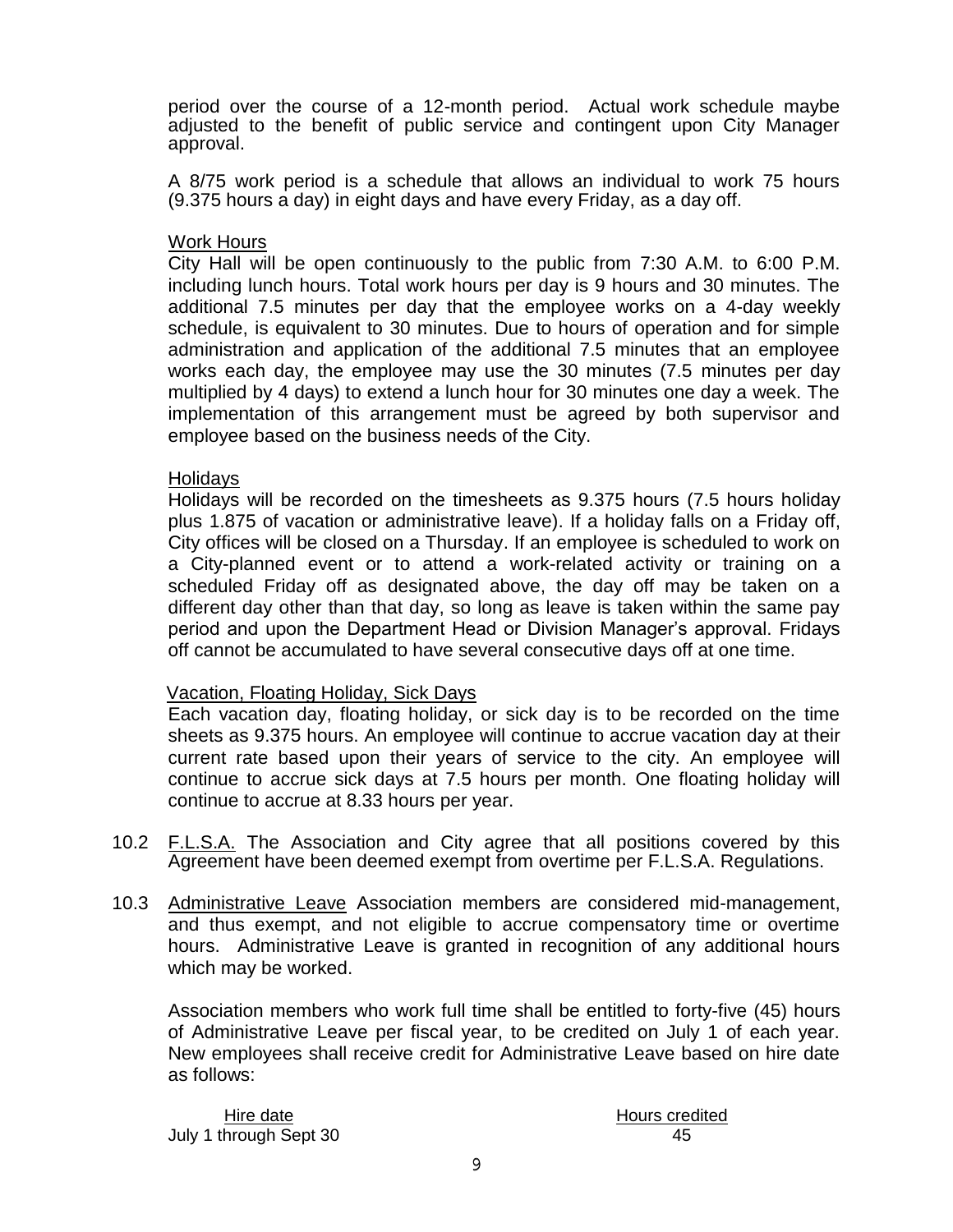| Oct 1 through Dec 31         | -30                                                                        |
|------------------------------|----------------------------------------------------------------------------|
| Jan 1 through Mar 31         | 15                                                                         |
| April 1 through June 30      |                                                                            |
|                              | Any unused balance of Administrative Leave available as of 12:00 midnight, |
| June 30, shall be forfeited. |                                                                            |

Employees who are authorized to work on a reduced work schedule shall accrue administrative leave in the amount proportionate to the ratio of scheduled work hours of the standard workweek.

#### **SECTION 11. DISTRIBUTION OF MEMORANDUM**

The City agrees to duplicate and distribute this Memorandum of Understanding to Association of Intermediate Employees members covered by this Agreement.

#### **SECTION 12. DISABILITY INSURANCE**

The City shall pay the premium for a short term/long-term disability insurance policy covering up to 66.7% of monthly salary after a thirty (30)-day qualifying period.

#### **SECTION 13. BENEFITS UPON TERMINATION**

Employees who terminate employment shall be paid in a lump sum for all accrued vacation leave earned prior to the effective date of termination. No such payment shall be made for vacation accumulated contrary to the provisions of this Agreement.

Accrual of salary and benefits paid to an employee shall cease upon termination of employment, excepting that if an employee is placed on lay-off, he/she shall receive an amount equal to three (3) months of his/her regular salary, as Severance Pay, on the last day of actual work and three (3) months City-paid Medical and Dental coverage.

#### **SECTION 14. VACATION LEAVE**

#### 14.1 Accrual

Vacation leave shall be accrued as follows:

(a)Employees will be permitted to carry over up to a maximum of 2 years vacation days. Thereafter, employees who reach the maximum 2 years vacation accrual and maintain said 2-year accrual shall no longer accrue vacation until accrual is below the maximum balance of 2 years. Vacation accruals and balances are reflected on an employee's paycheck providing an opportunity to properly schedule vacation(s) and allow further vacation accrual. Should the City deny a requested vacation leave and such denial will result in the employee reaching the maximum 2 years accrual, the City will cash out the denied amount of vacation.

All regular full-time employees shall earn Vacation Leave with pay on a monthly basis, in accordance with the following schedule: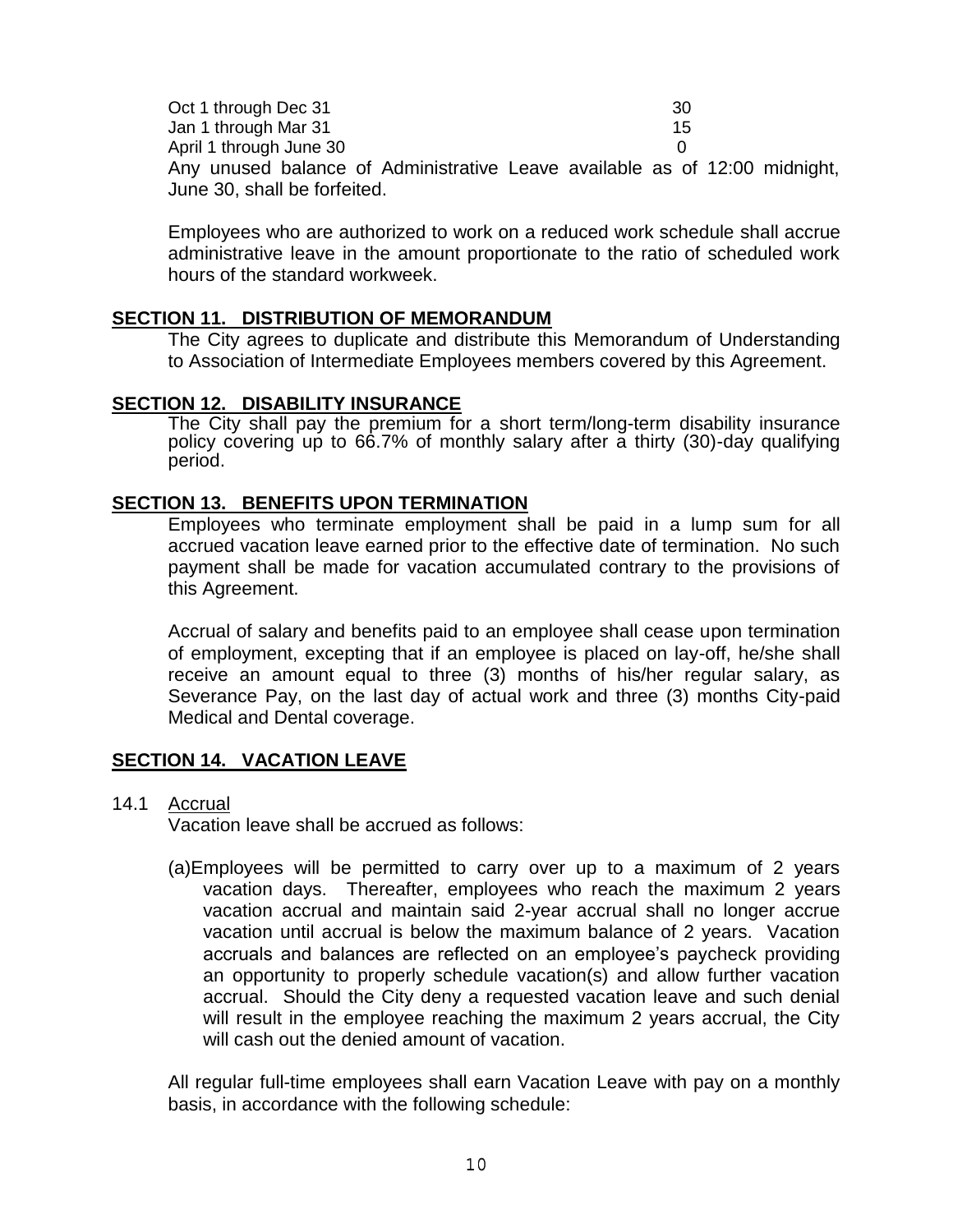#### **Years of Service Number of Vacation Hours per Year**

| 1              | 75.00  |
|----------------|--------|
| $\overline{2}$ | 75.00  |
| 3              | 75.00  |
| 4              | 112.50 |
| 5              | 112.50 |
| 6              | 112.50 |
| 7              | 112.50 |
| 8              | 112.50 |
| 9              | 112.50 |
| 10             | 112.50 |
| 11             | 150.00 |
| 12             | 150.00 |
| 13             | 150.00 |
| 14             | 150.00 |
| 15             | 150.00 |
| 16             | 157.50 |
| 17             | 165.00 |
| 18             | 172.50 |
| 19             | 180.00 |
| 20             | 187.50 |
| 21             | 195.00 |
| 22             | 202.50 |
| 23             | 210.00 |
| 24             | 217.50 |
| 25             | 225.00 |
|                |        |

Employees who are authorized to work on a reduced work schedule shall accrue vacation leave in the amount proportionate to the ratio of scheduled work hours of the standard workweek.

(b) While vacation time accrues from the first day of full-time employment, employees shall be required to have served the equivalent of six (6) months of continuous service in the City in order to be eligible for annual vacation leave; provided, however, if a regular employee terminates his/her employment with the City before completion of six (6) months of service, the employee or his/her estate will receive pay for earned vacation leave.

14.2 Use of Vacation The times during the calendar year at which an employee may take vacation leave shall be determined by the Department Head, with due regard for the wishes of the employee and particular regard for the needs of the service.

In the event one or more municipal holidays fall within an annual vacation leave, such holidays shall not be charged as vacation leave, and the vacation shall be extended accordingly.

Employees desiring vacation leave must request such leave at least two (2) calendar weeks in advance of the time desired, except that Department Heads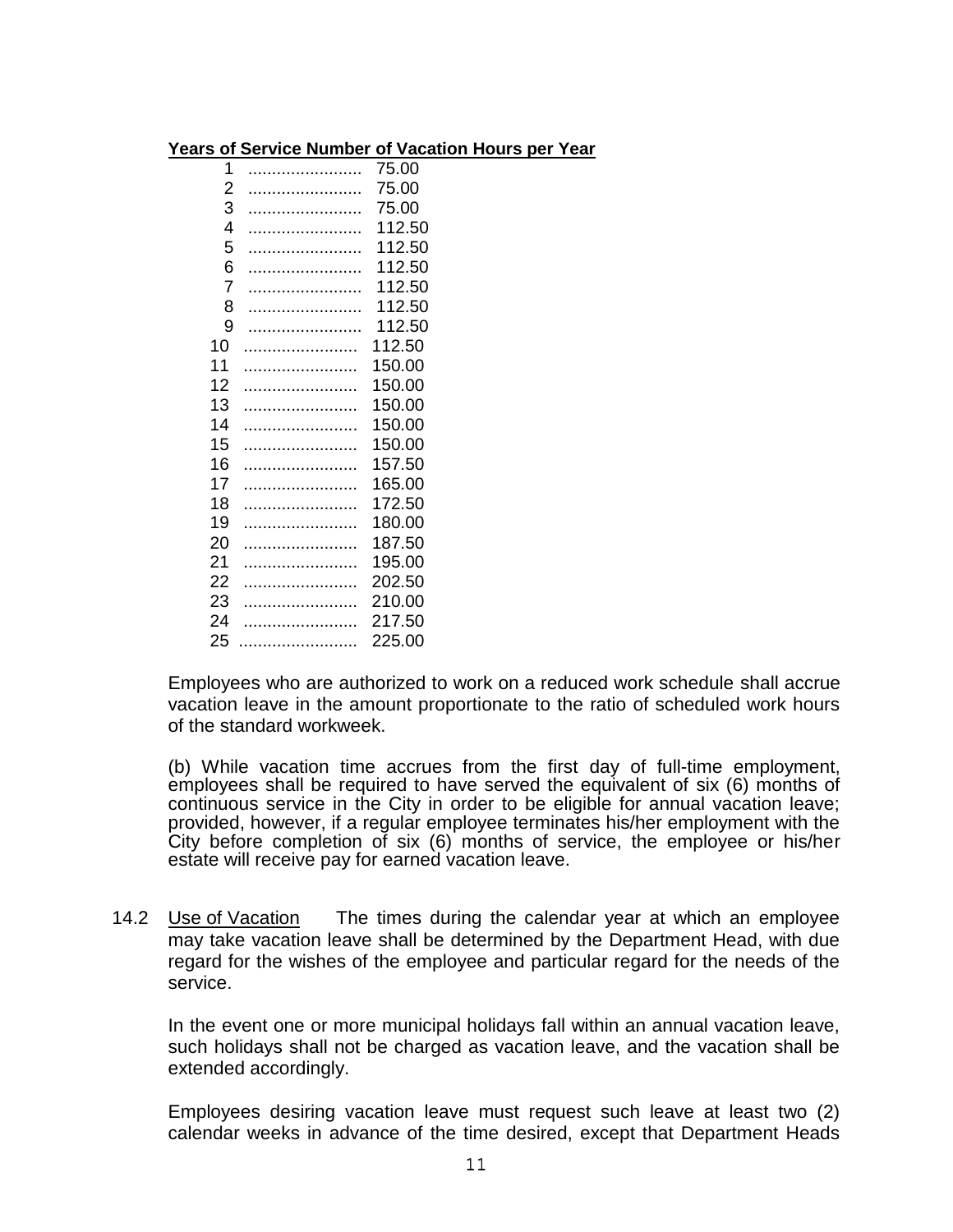may grant such leave on shorter notice at their discretion - recognizing that emergencies may arise and employee has requested vacation.

An employee who becomes ill or injured during his/her vacation may request that the time be deducted from his/her earned sick leave and the vacation be rescheduled at a later date, or be extended.

### **SECTION 15. SICK LEAVE**

15.1 Accrual Sick Leave with pay shall be accrued at the rate of 7.5 hours per calendar month of service. Sick Leave shall not be regarded as a privilege which an employee may use at his/her discretion but shall be allowed only in the case of necessity and actual sickness or disability; however, an employee may use up to three (3) Sick Leave days per fiscal year for mental health reasons. Unused Sick Leave shall be accumulated at the rate of twelve (12) days per year, without limit.

Employees who are authorized to work on a reduced work schedule shall accrue sick leave in the amount proportionate to the ratio of scheduled work hours of the standard workweek.

15.2 Usage

Each full-time employee paid on a monthly basis shall be allowed sick leave pay on the following basis:

- (a) If an employee is required to be absent from duty when he/she is unable to work due to illness or injury, sick leave payments for such absences shall commence on the first day of absence; provided, however, that employee has earned sick leave.
- (b) Any employee who is receiving payments under the Workers' Compensation Act of California shall receive the difference between the disability payments under the Workers' Compensation Act and full salary during the first ninety (90) days or any portion thereof, and such payment shall not be deducted from accrued sick leave.
- (c) The right to benefits under the sick leave plan shall continue only during the period that the employee is employed by the City. This plan will not give any employee the right to be retained in the service of the City or any right to claim of sickness disability benefits after separation from the services of the City.
- (d) Any employee absent, or expecting to be absent, because of sickness or other physical disability, personal or family, shall notify his/her supervisor prior to the beginning of the work day or as soon thereafter as possible, but in any event, during the first day of such absence.
- (e) In cases of absences of more than five (5) days due to noncontagious/non-infectious illness or injury, employee shall provide the City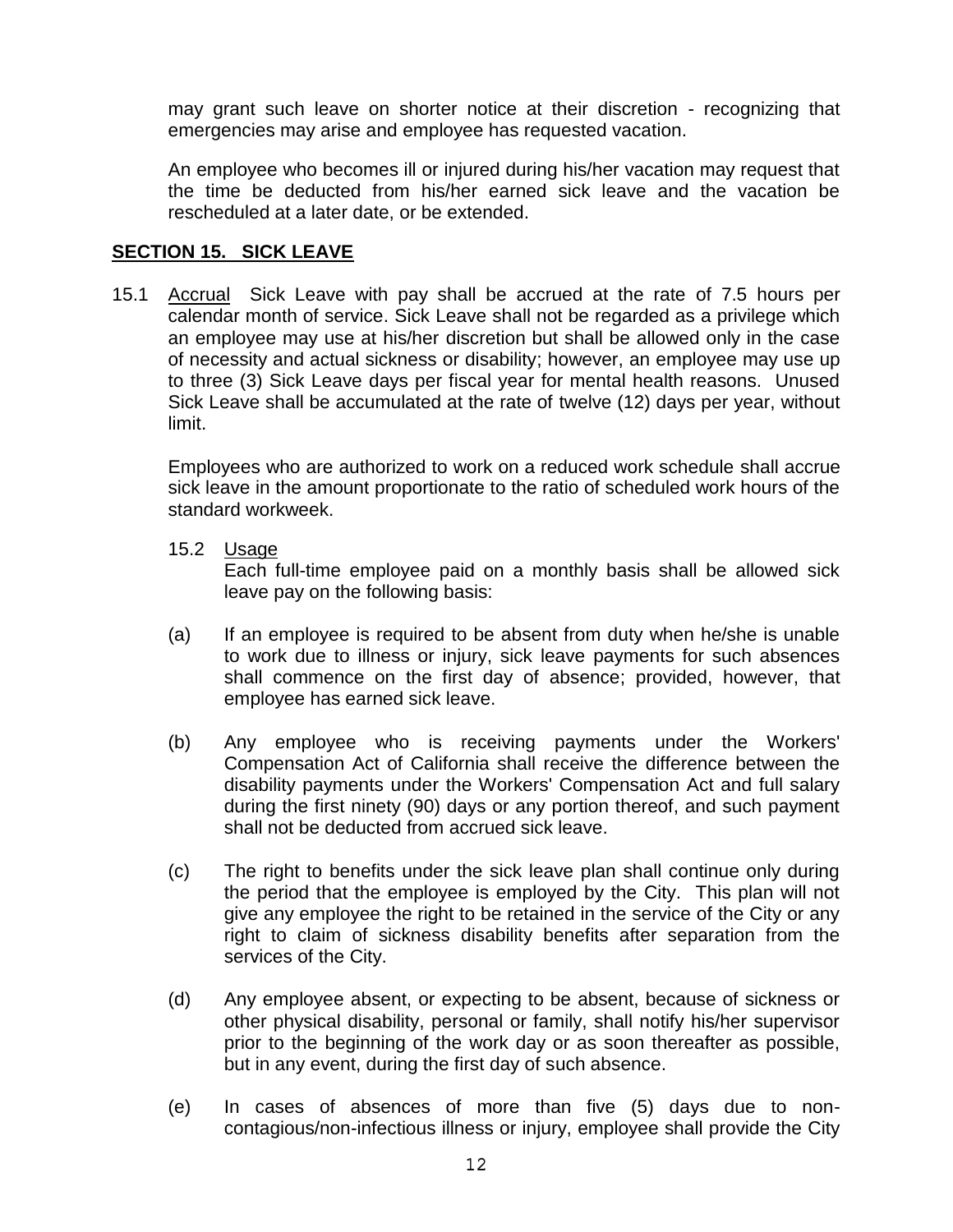with a Fitness for Duty statement from his/her attending physician prior to returning to work.

- (f) In cases of excessive absence or when abuse of sick leave is evident, following previous counsel with the employee, the City may request, in writing, that the employee furnish a physician's statement to verify any future absence. In the case of absence due to a contagious disease, the employee will be required to present a medical release before he/she may return to work. In such cases, notification of this requirement shall be given in writing whenever possible.
- (g) At the written request of the appointing authority, an employee may be required to submit to an examination by the City's medical examiner and, if the results of the examination indicate that the employee is unable to perform his/her duties, or that employee is still sick, ill, injured, or in the course of said duties exposes others to infection, the employee shall be placed on sick leave without privilege of reinstatement until adequate medical evidence is submitted that the employee is competent to perform the duties, is no longer sick, ill, injured, or will not expose others to infection.

Any employee so examined shall have the right to submit the reports of a competent medical authority of his/her selection and at his/her expense, in addition to the report submitted by the City's medical examiner. In the event of a conflict of opinion and/or recommendations of the two (2) examiners, a third examiner shall be selected by the first two examiners and a final decision shall be made by the Appointing Authority based on the three (3) reports.

- (h) Upon depletion of accumulated sick leave an employee will be deemed to be on medical leave of absence without any pay, for a period not to exceed sixty (60) calendar days. If the employee is unable to return to work at the end of this period, he/she must request further medical leave, which will be subject to the approval of the City Manager. If further leave is granted, the employee must notify the City of his/her intent to return to work every thirty (30) days. If further leave is not requested, or granted after a request, the employee's service with the City shall be considered to be terminated.
- (i) No sick leave shall be allowed for time off for an injury incurred while working for another employer.
- (j) Time off for illness shall be charged to sick leave and not to vacation, or administrative leave, unless and until all available sick leave has been exhausted.

#### **SECTION 16. BEREAVEMENT LEAVE**

Upon death of an immediate family member (spouse or registered domestic partner and children/stepchildren including parents, brothers, sisters,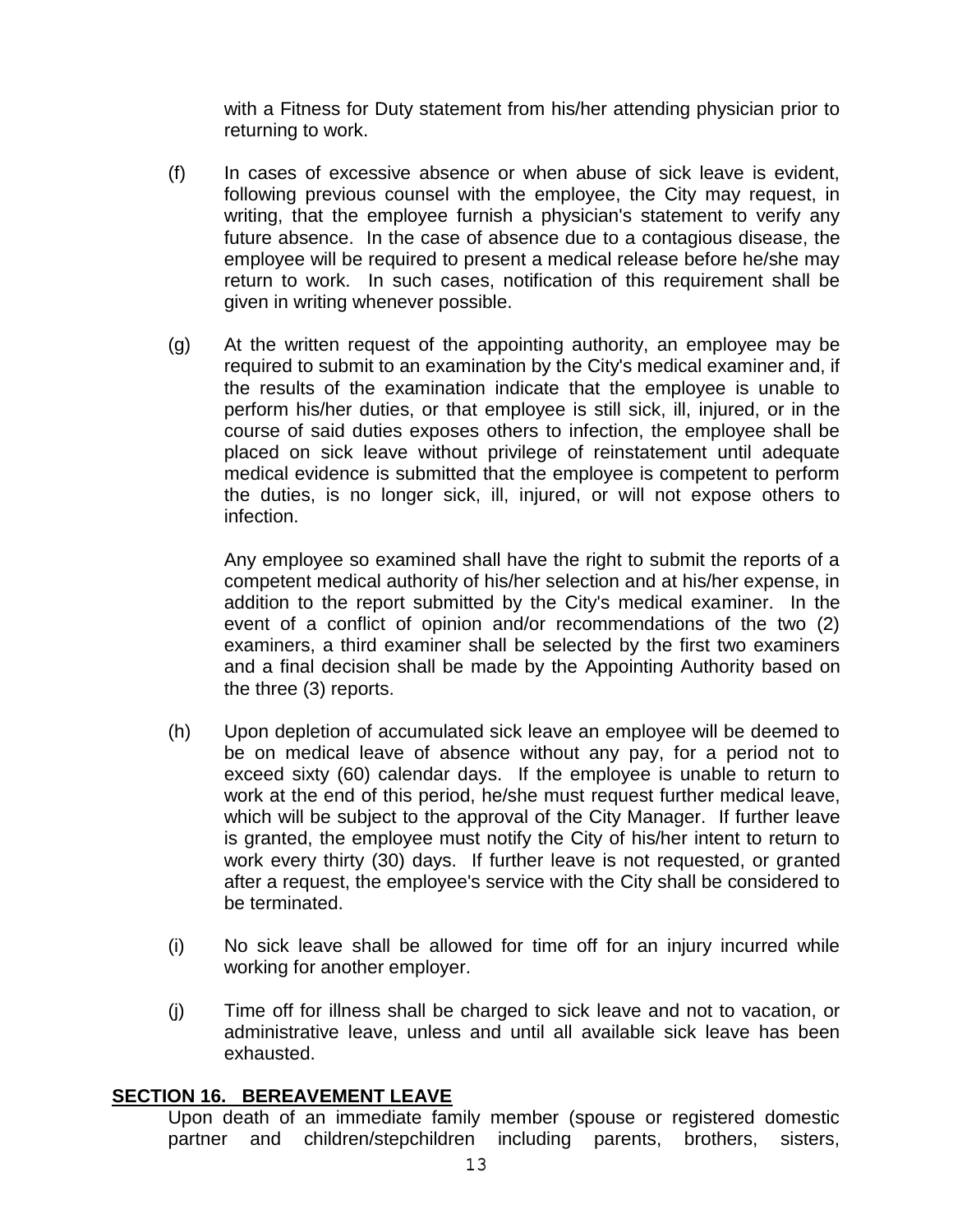grandparents, mother/father in-law, brother/sister in-law, and grandchildren); bereavement leave with pay for a period not to exceed four (4) working days or five (5), if travel in excess of four hundred (400) miles is required, shall be granted. The employee shall inform the City of the name and relationship of the person who died.

### **SECTION 17. FAMILY CARE AND PREGNANCY LEAVE**

The City will adhere to the provisions of the Family Leave Act of 1993; the California Family Rights Act (CFRA); and the California Pregnancy Disability Leave.

## **SECTION 18. CAFETERIA PLAN**

The City provides a Cafeteria Plan to all Association members. This procedure will allow employees to voluntarily reduce their taxable income in favor of deposits to the plan. Expenses related to eligible dependent care (disabled elderly family members, child care, etc.) would then be available to the employee, upon submittal of a request to the plan administrator, as a tax-free reimbursement.

## **SECTION 19. HOLIDAYS**

19.1 Holidays Observed The following guaranteed Holidays shall be observed by the City:

January 1 - New Year's Day 3rd Monday in January - Martin Luther King's Birthday 3rd Monday in February - Presidents' Day Last Monday in May - Known as Memorial Day July 4 - Independence Day 1st Monday in September - Known as Labor Day Second Monday in October - Known as Columbus Day November 11 - Known as Veterans' Day 4th Thursday in November - Known as Thanksgiving Day Day after Thanksgiving Day December 24 - Day before Christmas Day December 25 - Christmas Day December 31 - New Year's Eve Day

Should an observed holiday falls on a Friday, City offices will be closed on a Thursday.

City offices are closed for business during the Christmas week. Employees will be required to use their vacation or administrative leave balances at that time.

19.2 Floating Holiday One Floating Holiday of 8.33 hours shall be credited to accumulated vacation time, on July 1<sup>st</sup>.

New employees shall be credited a prorated amount of Floating Holiday hours based on hire date as follows: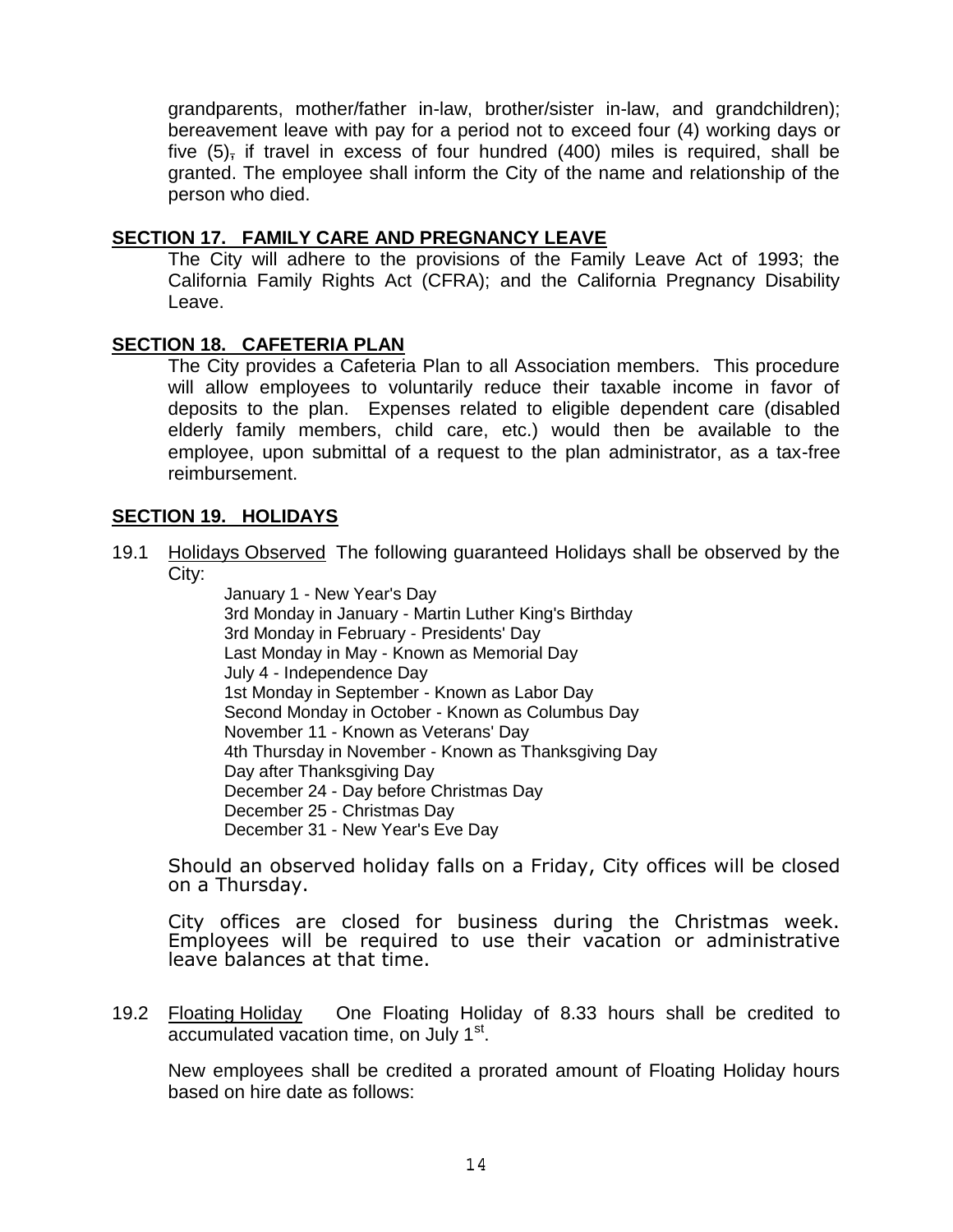| Hire date                                                                                               | Hours credited |
|---------------------------------------------------------------------------------------------------------|----------------|
| July 1 through Sept 30                                                                                  | 8.33           |
| Oct 1 through Dec 31                                                                                    | 5.55           |
| Jan 1 through Mar 31                                                                                    | 2.78           |
| April 1 through June 30                                                                                 | O              |
| والمستورد المستورات والمستندعي والمستورد والسابق المستندع والمرابط والمتناول والمستند المستندا والمستند |                |

Employees who are authorized to work on a reduced work schedule receive 6.664 hours of floating holiday, credited to accumulated vacation time, on July 1 st .

#### **SECTION 20. PERSONNEL FILES**

- 20.1 Access to Files All Personnel Files shall be kept in confidence and shall be available for inspection to other employees of the City only when actually necessary in the proper administration of the City's affairs or the supervision of the employee, when deemed necessary by the Human Resources Manager or Personnel Administrator. The employee shall have the right to inspect materials upon request. Employee shall receive notice and a copy of any derogatory material placed in his/her file within five (5) days of receipt of such material by the Human Resources Manager or appropriate Division Manager or Department Head. The employee may then review and submit comments regarding the derogatory material in his/her file but must do so within fifteen (15) days of receipt of his/her copy. Such review shall take place during normal business hours and the employee shall be released from duty for this purpose without salary deduction.
- 20.2 Examination of Files An employee or his/her Association representative (who has obtained written permission from the employee whose file is to be reviewed) shall have the right at any reasonable time to examine and/or obtain copies of any material from the employee's Personnel file with the exception of material which includes ratings, reports or records which were obtained prior to employment of the employee involved.

In no case shall unsubstantiated derogatory material be placed in the Personnel file.

#### **SECTION 21. EDUCATIONAL PROGRAM**

- 21.1 Purpose To set guidelines for the administration of the City's Employee Training and Career Education Program, applicable to employees represented by the Association.
- 21.2 General Policy The City encourages employees to further their education, in order to improve their performance. Educational courses entered into must be beneficial to City job-enhancement and any Degree or Certificate must be approved by the City Manager. The employee must have successfully completed their probation, to be eligible in this program.

The course or degree shall be conducted by a school accredited by the nationally recognized accrediting agencies published by the Secretary of Education (U.S. Department of Education [www.ed.gov\)](http://www.ed.gov/).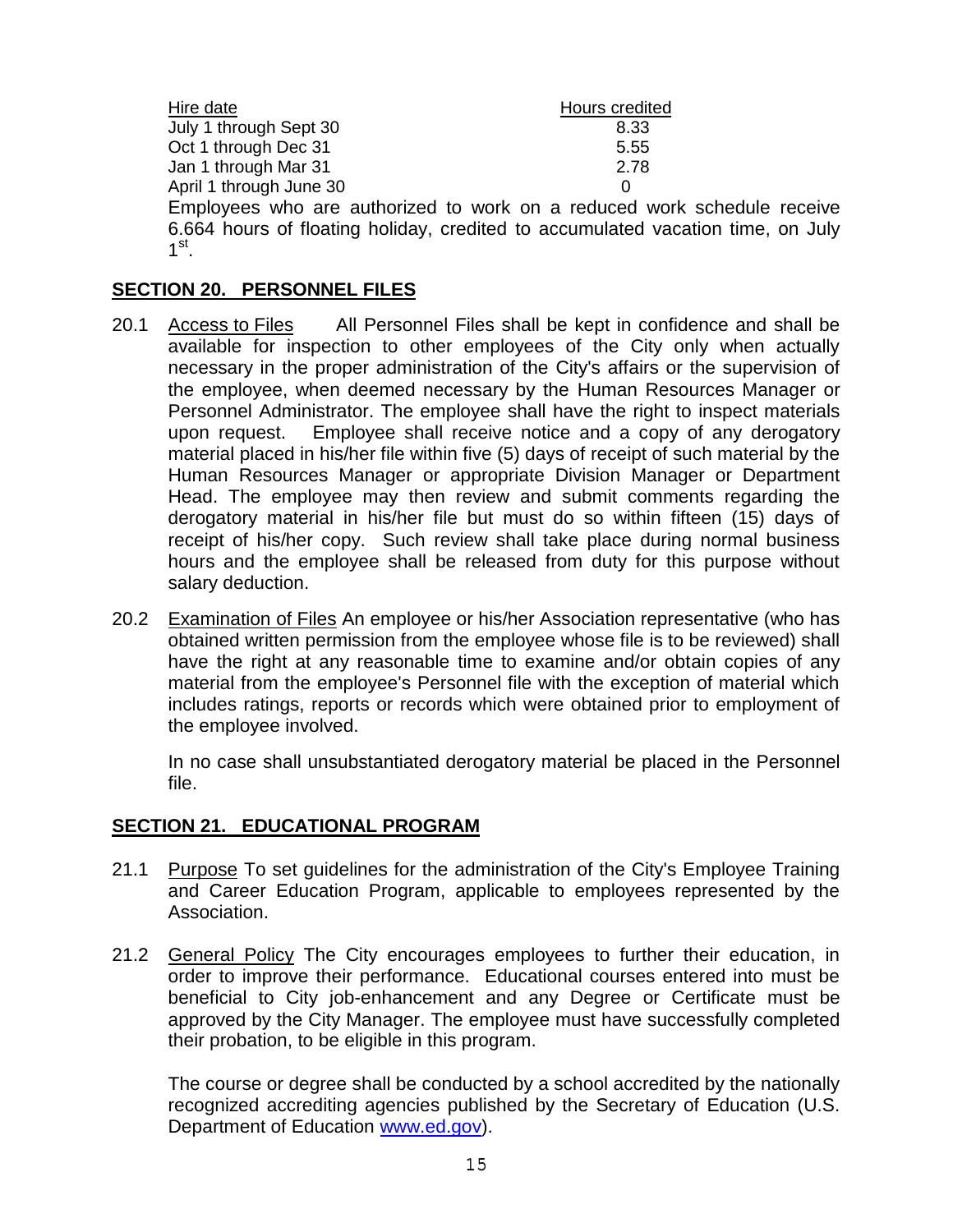Conditional to the above, and subsequent to City Manager approval, the City will, while an employee attends school, pay tuition, special fees, books, and supplies five thousand two hundred fifty (\$5,250) per calendar year, the maximum tax free education reimbursement amount allowed by IRS Section 127.

The employee must receive a final letter grade of "B" or better, with grade documentation provided to the City by the employee within sixty (60) days of the semester (quarter) end, in order to receive reimbursement. Such reimbursement shall not be made until, and shall be conditioned on the employee's satisfactory completion of the coursework.

Benefit shall terminate at such time as employee is no longer actively performing service for the City of San Pablo.

#### **SECTION 22. RETIREMENT**

22.1 Retirement: The City shall provide the full formula of 2.5% at 55 Retirement Plan and shall continue providing the Third Level of 1959 Survivor's Benefit, a benefit for survivors of the employee who is actively employed at the time of death. The employee is required to pay 3.3% of P.E.R.S. cost (GC Section 20516- Employees Sharing Cost of Additional Benefits). In addition to the 3.3% required contribution, employees will be required to make additional contributions as follows:

| 7/1/2011 | - | 2.33% |
|----------|---|-------|
| 7/1/2012 | - | 2.33% |
| 7/1/2013 | - | 2.34% |

Employees hired after July 1, 2011 will be required to pay the total 10.3% employee rate contribution.

22.2 Monthly Supplemental Allowance for Retirees The City agrees to provide a monthly supplemental allowance to employees who retire under service retirement as regulated by the Public Employees' Retirement System, as follows:

During the term of the MOU, both parties agree to meet and confer on Section 22.2 in order to determine other options addressing the provisions of the Monthly Supplemental Allowance for Retirees. The City and AIE will explore a Retiree Health Savings (RHS) plan compliant with IRS rules and regulations.

- (a) \$135.00 for employees who have served the City for at least 15 consecutive years immediately prior to retirement.
- (b) \$260.00 for employees who have served the City for at least 25 consecutive years immediately prior to retirement, and are married. In the event that the retired employee is no longer married to the individual that he or she is married to at the time of retirement application, the allowance shall be reduced to \$135.00. It shall be the responsibility of the retiree to notify the City for any marital status change (e.g. death of a spouse, divorce, legal separation, etc.) The City reserves the right to collect the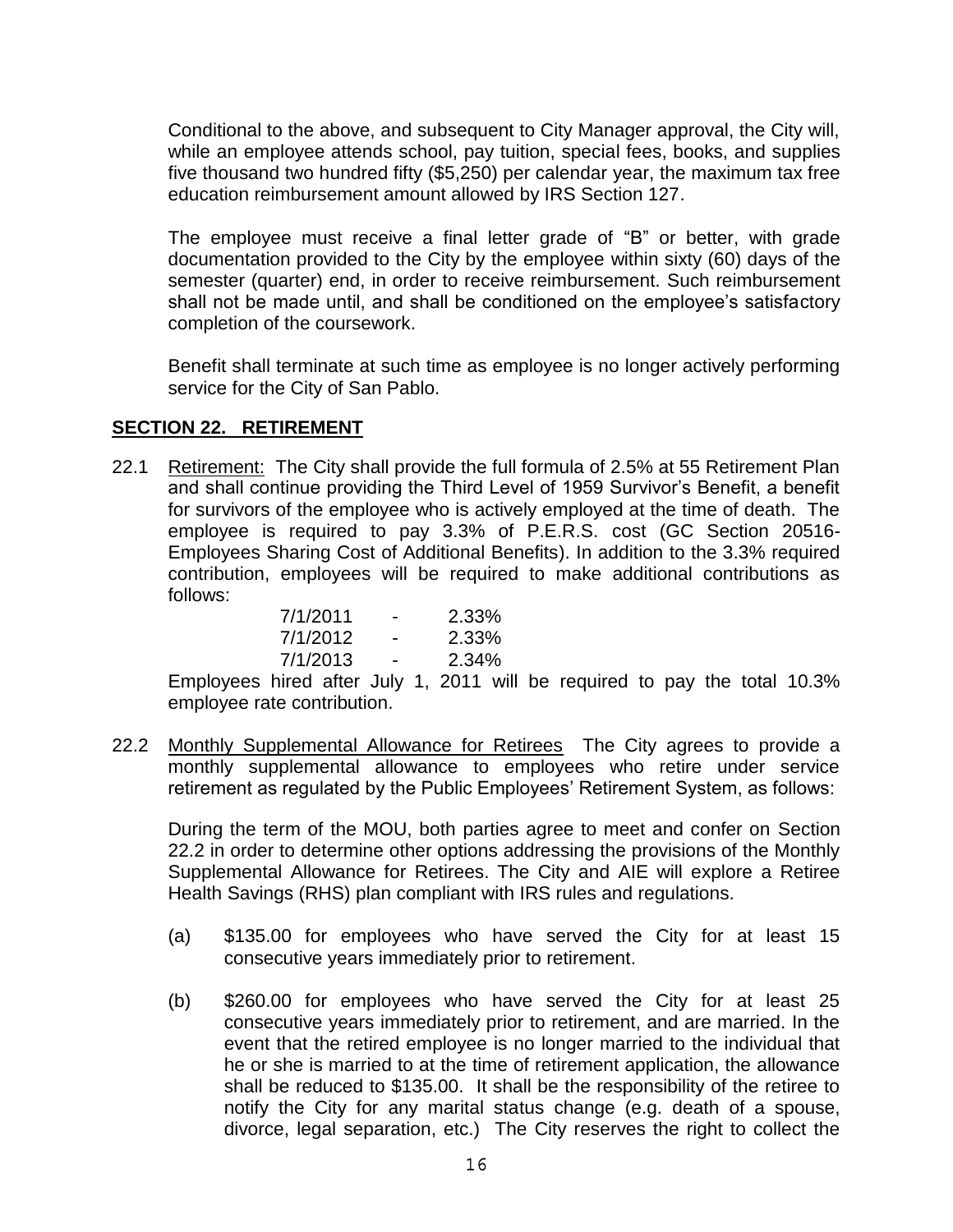amount over and above the \$135.00 issued to the retiree, due to failure on the part of the retiree to notify the City regarding the change in marital status. The City shall collect said amounts under the normal collection process which may include utilization of a collection agency and/or Small Claims Court, or any legal or administrative remedy.

- (c) Employees who have served the City for at least 25 consecutive years and who are not married at the time of retirement, shall receive the \$135.00 monthly allowance.
- (d) The City shall pay the Monthly Supplemental Allowance to the retiree until any of the following conditions occur;
	- 1) retiree receives medical coverage from another source (e.g. other employment, spouse), or
	- 2) retiree is eligible for participation in the Medicare Program, or
	- 3) retiree reaches the age of sixty-five, or
	- 4) retiree dies

The City's obligation to pay the monthly supplemental allowance is conditioned upon a signed declaration under penalty of perjury, by the retiree on a form provided by the City once each year, that confirms the retiree's eligibility for medical or health insurance coverage or in-lieu payments from another source during that same time period.

The annual eligibility form shall be filed by November  $30<sup>th</sup>$  of each year. City will terminate the monthly supplemental allowance until such time the declaration is received. The supplemental allowance shall resume on a prorated basis upon receipt of the required declaration. No retroactive payments shall be made.

Should retiree lose coverage from the other source (employment, spouse), the monthly supplemental allowance will resume upon receipt of the required declaration, and will continue only until any of the above listed events (1-4) occur.

(e) The Monthly Supplemental Allowance is subject to applicable Federal and State Income Tax regulations.

#### **SECTION 23. LIFE INSURANCE**

The City shall pay premiums on a sixty thousand dollar (\$60,000) Life Insurance Policy for all Association employees. An additional Life, Dependent Life and Supplemental Life Insurance policy shall be made available to dependents of the employee, as mandated by the existing Life Insurance program, at the total expense of the employee.

#### **SECTION 24. SALARIES**

24.1 General Increases-Association members will receive salary increases as follows:

| 2% | - | July 1, 2011 |
|----|---|--------------|
| 2% | - | July 1, 2012 |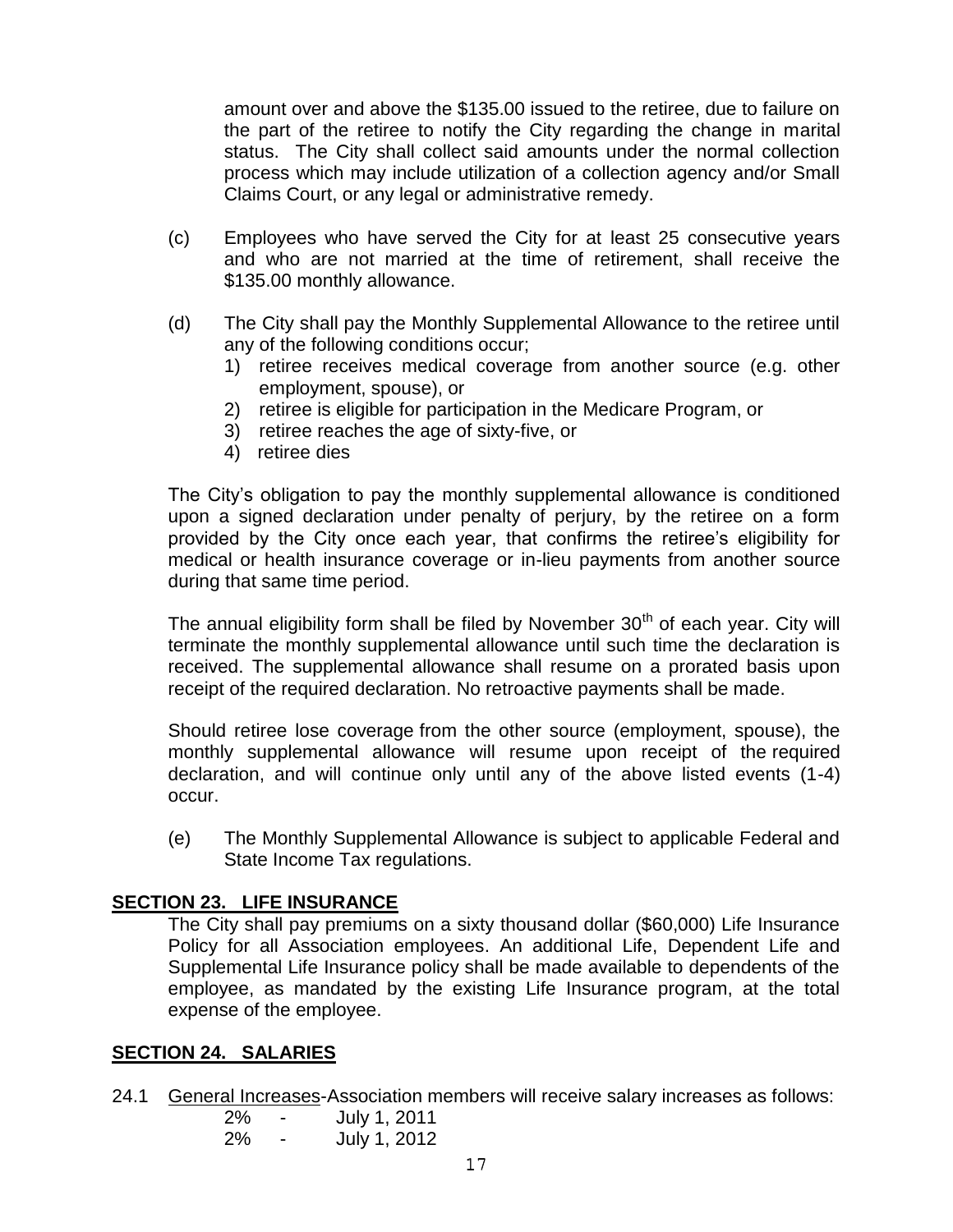2% - July 1, 2013

- 24.2 Salary Step Increases Supervisors shall complete evaluations within 90 days of the employee's review date. Evaluations completed within the ninety-day period must rate the performance of the employee and state that the employee's performance has or has not merited an increase. If the increase is merited, the pay adjustment shall be retroactive to the review date. There shall be no increase if the evaluation does not recommend an increase.
- 24.3 Longevity Pay Association members shall receive longevity incentive:
	- 3% 15 years of service
	- 5% 20 years of service
	- 7% 25 years of service

The percentage increases shall not be cumulative.

Employees who are authorized to work on a reduced work schedule will receive a prorated amount of longevity pay.

#### **SECTION 25. MULTI-LINGUAL PAY**

Employees who are multi-lingual and who regularly use their skills and are recognized as such by their respective supervisors, shall receive an additional pay upon application and approval of the City Manager as outlined below. This benefit must be initially certified and recertified periodically to continue eligibility or when an employee advances to the next level. Multi-lingual skills must be used to assist members of the public.

Primary level – \$100 per month, for the ability to speak fluently and frequently during the course of work.

Secondary level - \$200 per month, for the ability to speak fluently and frequently during the course of work. In addition, the employee must be able to read and express in writing the secondary language required.

Expert level - \$300 per month, or the ability to speak, read, write, edit, proof read frequently, investigate and/or testify in court the secondary language required.

Employee receives pay for only one appropriate competency level.

Employees wishing to be certified at one of these competency levels would be required to demonstrate their abilities for a selection board consisting of 1) a supervisor; and 2) a city employee that is fluent in the language. The City Manager shall have the final determination, including consideration as to the frequency of use and the applicability to the community that we serve, as to who is certified and at what level.

Frequency shall be defined as using a language daily other than English in the performance of the employees' assigned duties. Proof of frequency can be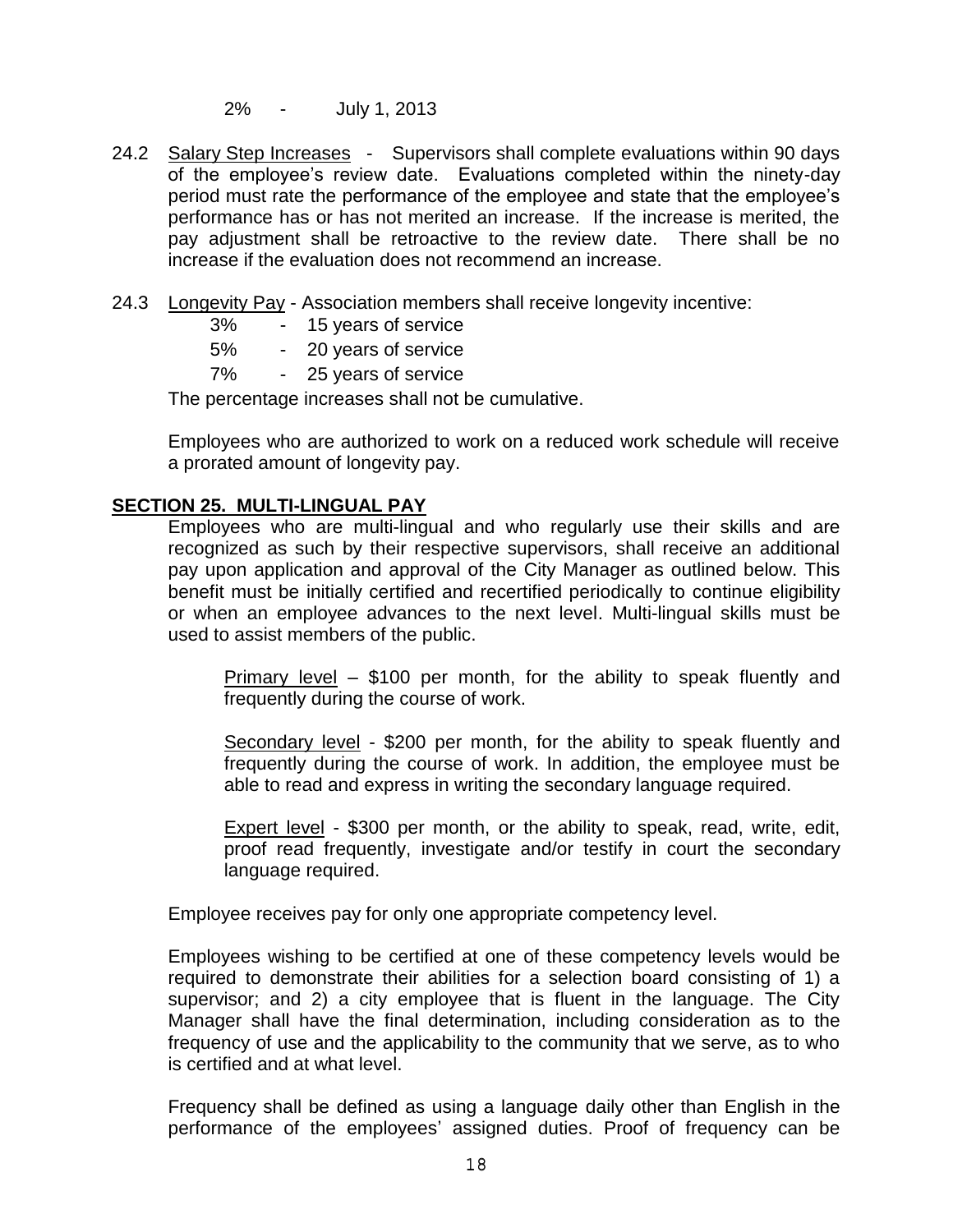certified by the employee's immediate supervisor. If a disagreement arises than the employee may document contacts to provide proof to the supervisor.

### **SECTION 26. OUT OF CLASSIFICATION PAY**

Prior Approval must be obtained from the Department Head in the event an employee is assigned the duties of a higher classification. The employee shall be paid a flat rate of 5% above their current salary step which shall become effective on the 1<sup>st</sup>day of assigned duties in the higher classification, if worked 4 consecutive days.

#### **SECTION 27. PEACEFUL PERFORMANCE CLAUSE**

During the term of this Memorandum of Understanding, the City agrees that it will not lock out employees, and Association agrees that it will not engage in, encourage, or approve any strike, slow-down or other work stoppage growing out of any dispute relating to the terms of this Memorandum of Understanding. Association will take whatever lawful steps are necessary to prevent any interruption of work in violation of this Memorandum of Understanding, recognizing with City that all matters of controversy within the scope of this Memorandum of Understanding shall be settled by established grievance procedures.

If there is a strike, slow-down or work stoppage, the employees who engage in such activity shall be subject to discipline up to and including discharge. The City may seek such remedies as are available under the Law.

It is expressly understood that the Peaceful Performance Clause shall remain in effect until the end of the contract period or until negotiations are re-openedand through the meet and confer process, until legally mandated impasse procedures are concluded.

#### **SECTION 28. TERM OF AGREEMENT**

This Memorandum of Understanding shall become effective July 1, 2011 through June 30, 2014.

#### **SECTION 29.PROBATIONARY PERIODS**

Any person appointed and promoted to a full-time position in the competitive service shall be subject to a probationary period, beginning from the date of appointment. The probationary period shall be twelve (12) months for employees represented by the Association of Intermediate Employees. Except the length of probationary periods as stipulated herein, all other provisions related to probationary periods outlined in the Personnel Rules shall govern probationary period appointments.

#### **SECTION 30. DRESS CODE**

The City desires to project an image typical of similar agencies providing service to the public, and the City expects its employees to dress in a manner which reflects this image.

Accordingly, employees should wear clothing which is neat, clean, in good taste, which does not focus undue/inappropriate attention upon them, and which is in accordance with the employee's function with the City.